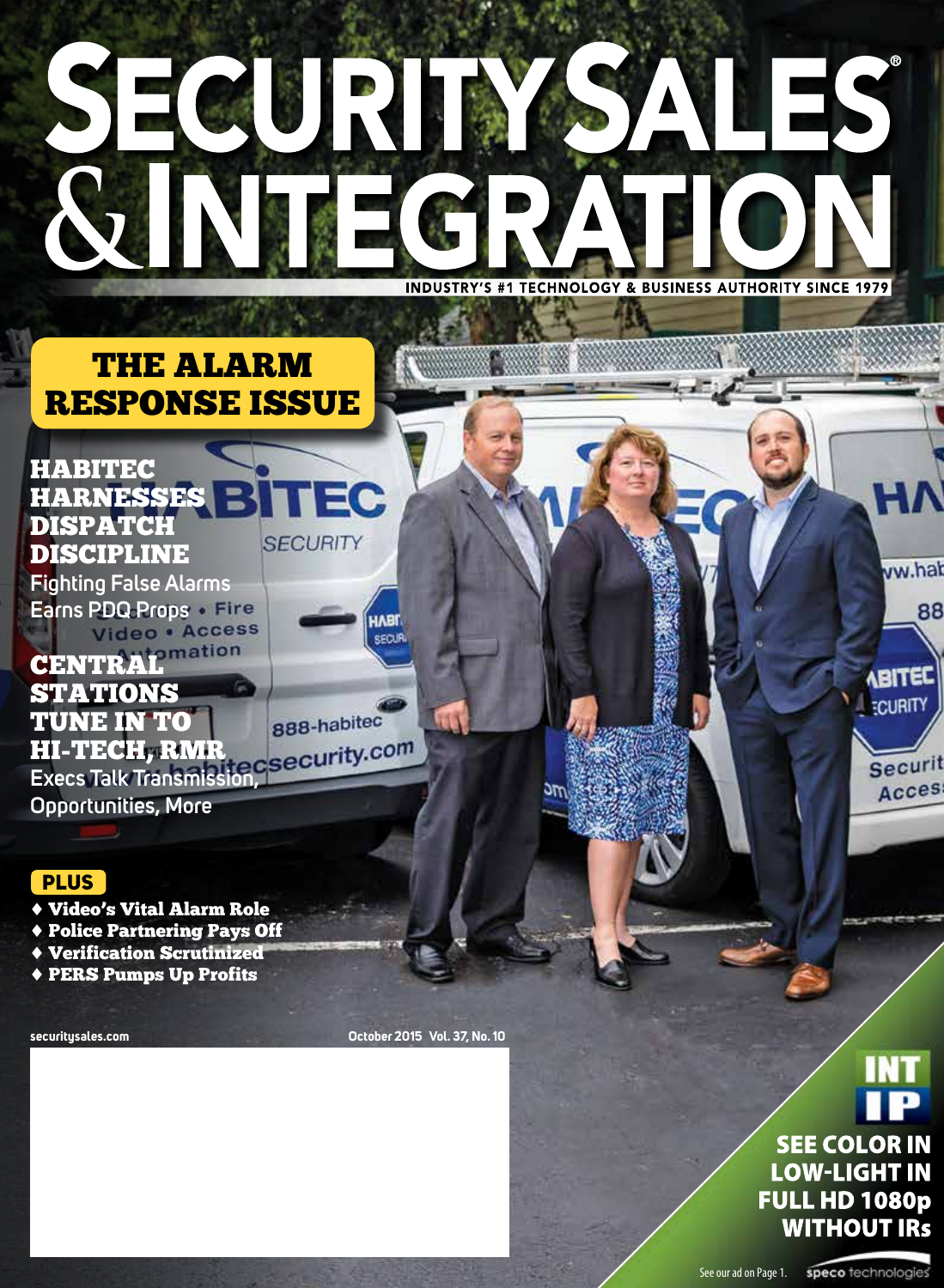#### ALARM MANAGEMENT

 $1545$ 

PD<sub>O</sub>

**34** SECURITYSALES.COM OCT 2015

**(***l-r***) Habitec Security Director of Operations Pat Ehrsam, Central Station Manager Tracy Ehrsam and President John Smythe have directed the company to a sparkling .24 false alarm dispatch rate within Toledo, Ohio.**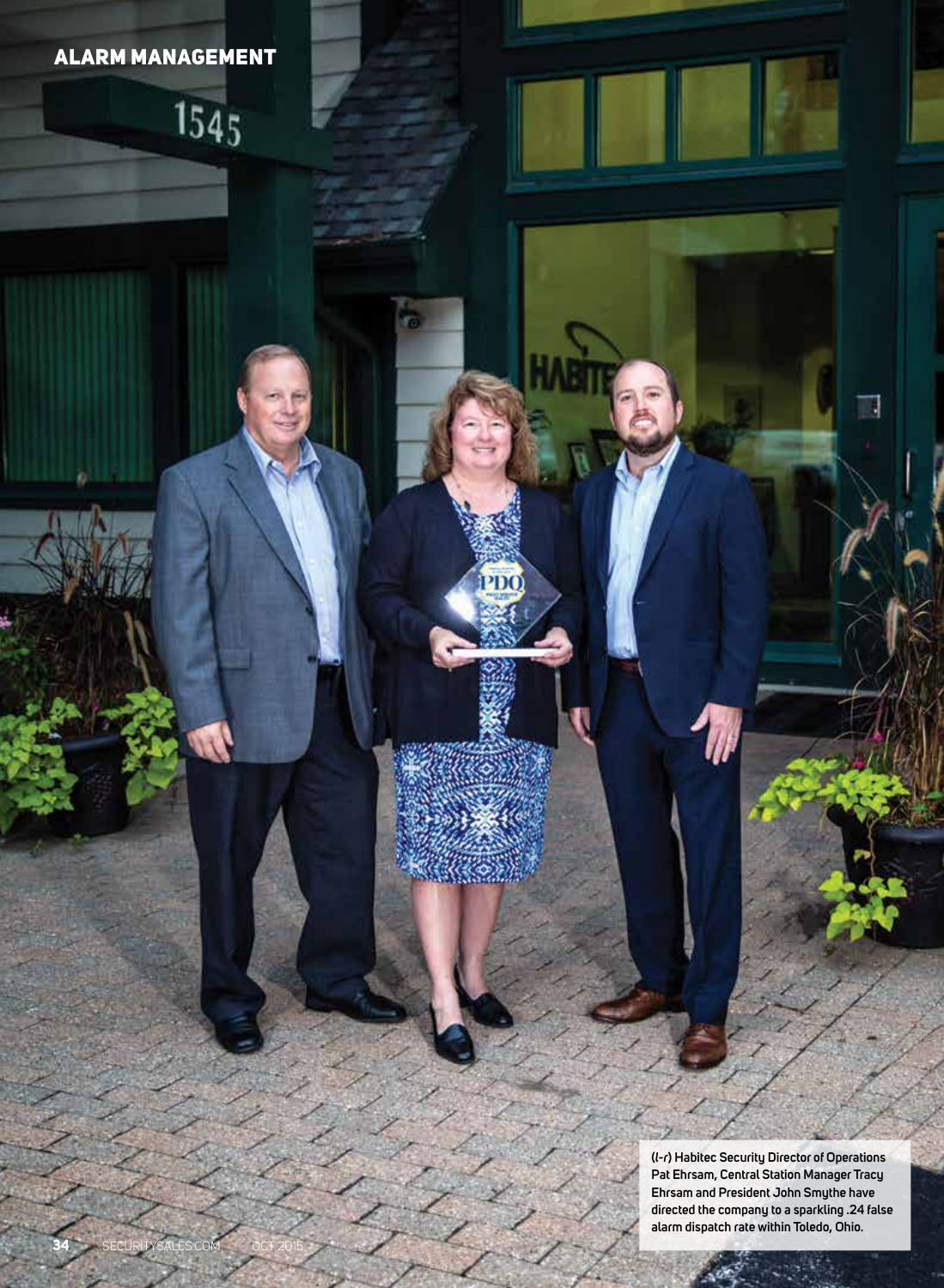# HABITEC Breaks False Alarm **HABITS**

Taking a hard look in the mirror at its alarm management practices proved an eye-opening experience for Ohio's largest independent security provider. However, Habitec Security took the bull by the horns to slash false alarms and establish a model program worthy of the Police Dispatch Quality (PDQ) Award. **By Scott Goldfine**



**T'S NEVER TOO OLD TO TEACH AN OLD** 

**DOG** — or in this case an established alarm monitoring company — new tricks. Although founded back in 1972 it was not until much more recently that Toledo, Ohio-based Habitec Security decided to really get serious about revamping its alarm management tactics and techniques. In seemingly no time, Habitec swiftly forged a more structured companywide initiative that has optimized procedures, reduced false alarms and minimized unnecessary police dispatches. I

"It took us until 2011 to truly grasp the problem false alarms cause for responding authorities," says Habitec Security President John Smythe, whose late father James Smythe founded the business more than 40 years ago. "At Habitec, we do not want to be part of the problem; we want to work toward a solution. Once onboard with reducing false alarms as the goal, we reached out to SIAC [Security Industry Alarm Coalition] and have since cultivated a strong partnership."

In 2012, Habitec worked closely with the local police department and sheriffs while rolling out Enhanced Call Verification (ECV), which resulted in a 20% false alarm reduction the very first month and has since reached 57%. The firm also made a policy change on residential panic alarms that cut that type of alarm by 90%, as well as created a false alarm notification program and raised awareness among the customer base originating with the point of contact at the time of initial sale. These changes have won law enforcement's attention and endorsement.

"In looking at the statistics regarding false alarm calls,

we have observed a trend regarding Habitec Security," says Captain Tricia White of the Lucas County (Ohio) Sheriff's Office. "In comparison to the many alarm companies that we deal with, [Habitec's] rate of false alarm is significantly lower. The efficiency and thoroughness of the company is of great value to not only the Lucas County Sheriff's Office but also its citizens."

Habitec's implementation and ongoing support of a multitude of proven best alarm management practices have allowed it to slash its false alarm occurrences. These actions and results have led to the company capturing the industry's most prestigious alarm management accolade: the 2015 Police Dispatch Quality (PDQ) Award.

Founded in 2005 by SIAC, the False Alarm Reduction Association (FARA) and *Security Sales & Integration*, and subsequently officially endorsed by the Installation Quality (IQ) program, the PDQ Award annually recognizes a security company that best demonstrates a proactive, cooperative and successful effort in false alarm reduction strategies. The PDQ program's mission is to raise industrywide awareness, promote partnering with responding agencies for public safety, motivate alarm companies to be proactive and provide workable models.

Applicants participate at no charge and are evaluated by three judges in a rigorous and thorough process that analyzes 14 areas (*see box*). In another very close competition, Habitec narrowly edged out runners-up (*see sidebars*) Amherst Alarm and Engineered Protection Systems (EPS).

"I have judged industry awards for a few years and it doesn't get easier, with this year's PDQ recipient a prime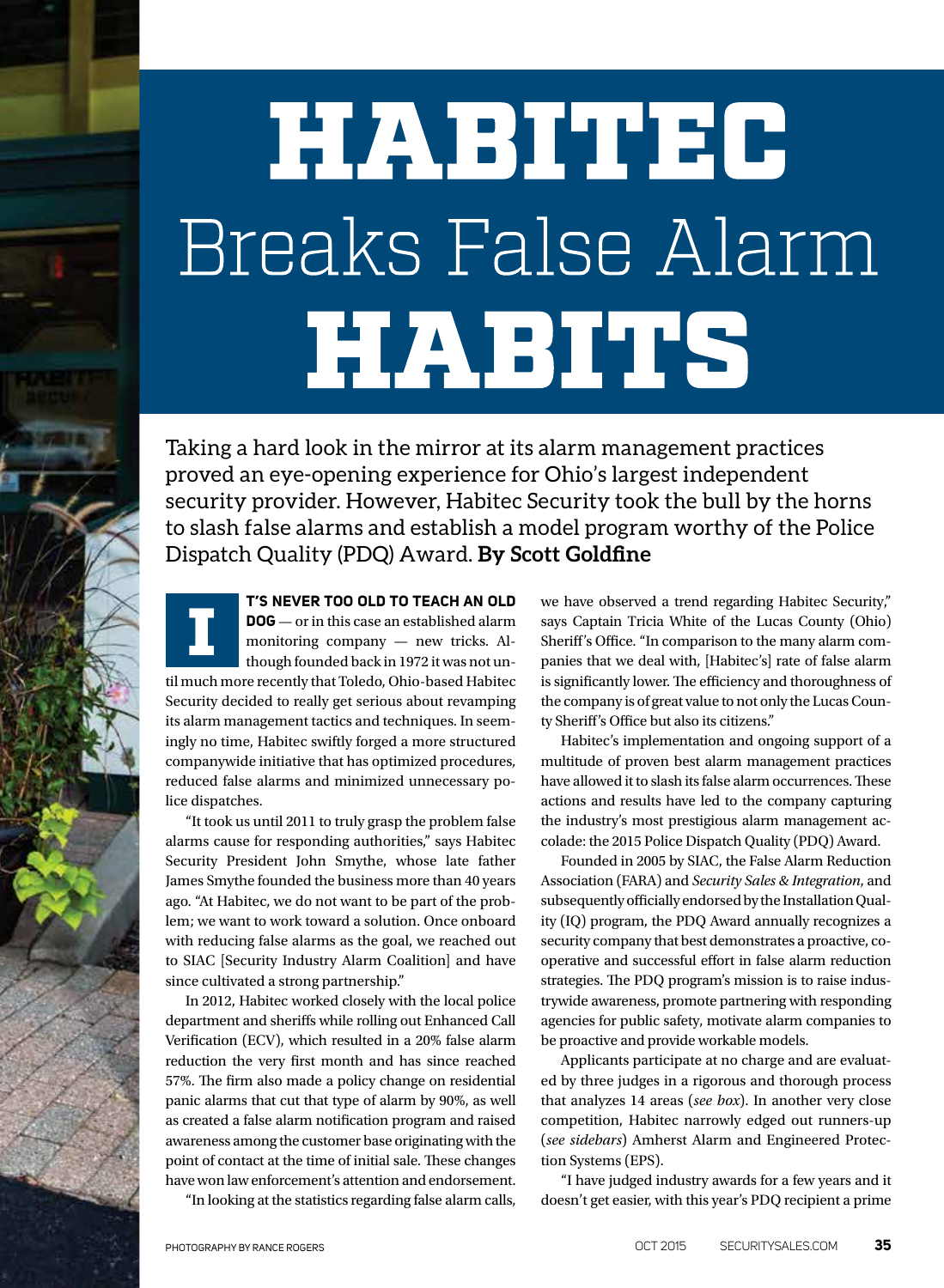#### ALARM MANAGEMENT: PDQ AWARD HANDED TO HABITEC



Habitec owns and operates its own monitoring center in Toledo, Ohio, where since 1972 it has grown to 90+ employees. Besides providing premium service, Habitec offers the latest technologies, such as video verification.

example. The scores were so close judges had to go over the top two contenders several times before a winner could be agreed upon," says SIAC Director Ron Walters. "Habitec Security stood out for the lengths they go to be in contact with customers after their alarms have tripped. With user error the leading cause of alarm problems, this intimate relationship between the company and their customers is the most effective way to reduce their dispatch footprint."

Habitec is able to take advantage of being a full-service electronic security provider that sells, installs, services and monitors 100% of its accounts. This soup-to-nuts chain allows the firm to take ownership of all facets of the customer experience. Having operated its central station for more than 30 years, Habitec is Ohio's largest independent security provider with monitoring services delivered to in excess of 17,000 clients. In addition to Toledo, the company also deploys some of its 90+ associates at two branches in Columbus, Ohio, and Charlevoix, Mich.

"Our entire company has embraced false alarm reduction," adds Smythe. "We understand it is good for law enforcement, our company and the industry as a whole. With these combined efforts we have taken our dispatch rate from .68 to .24. We are very proud of our progress and consider it an honor to be recognized."

Given the service, satisfaction, harmony and superior public safety prudent alarm management among provider, customer and law enforcement, instituting policies and procedures such as Habitec's makes an unimpeachable business case all around. Furthermore, the company's newfound PDQ notoriety serves notice and encourages other providers that they need not be a large, national company to implement effective and responsible programs.

*SSI* pumped Smythe for all the details on the company's false alarm regimen, his take on the industry's approach to the issue and the keys to Habitec's overall success.

#### **What drove Habitec Security to mount a comprehensive false alarm reduction program?**

**John Smythe:** We always knew false alarms were an industry problem, but never peeled back the shell to look if we were part of the problem. I had friends in the industry who told me about two-call verification and other false alarm management programs that they had implemented. This made me run our false alarms stats. In 2012, we determined that we had an alarm factor of .8 and we then knew we were part of the problem. At that point we developed a false alarm committee with an action plan and started working on the problem.

#### **Who are the primary people responsible for developing, implementing, fine tuning and maintaining the program? How was the mission accomplished organizationally?**

**Smythe:** Tracy Ehrsam, central station manager, Pat Ehrsam, director of operations and myself. We met with all department heads to determine how they could be of help on false alarm reduction. After analyzing all of their input we created an action plan and began implementation.

#### **What modifications to the plan had to be made along the way and why? What are some of the areas you would still like to see improvement in and what are you doing to achieve it?**

**Smythe:** We went for the largest reduction first with the implementation of ECV and more frequent requests for updated contact information. Since then we have researched higher volume false alarms issues and went after these areas including outdoor motion protection and residential panic alarms. We would like to implement a more cost-effective video verification option. I believe our manufacturers will have great solutions for this in the very foreseeable future.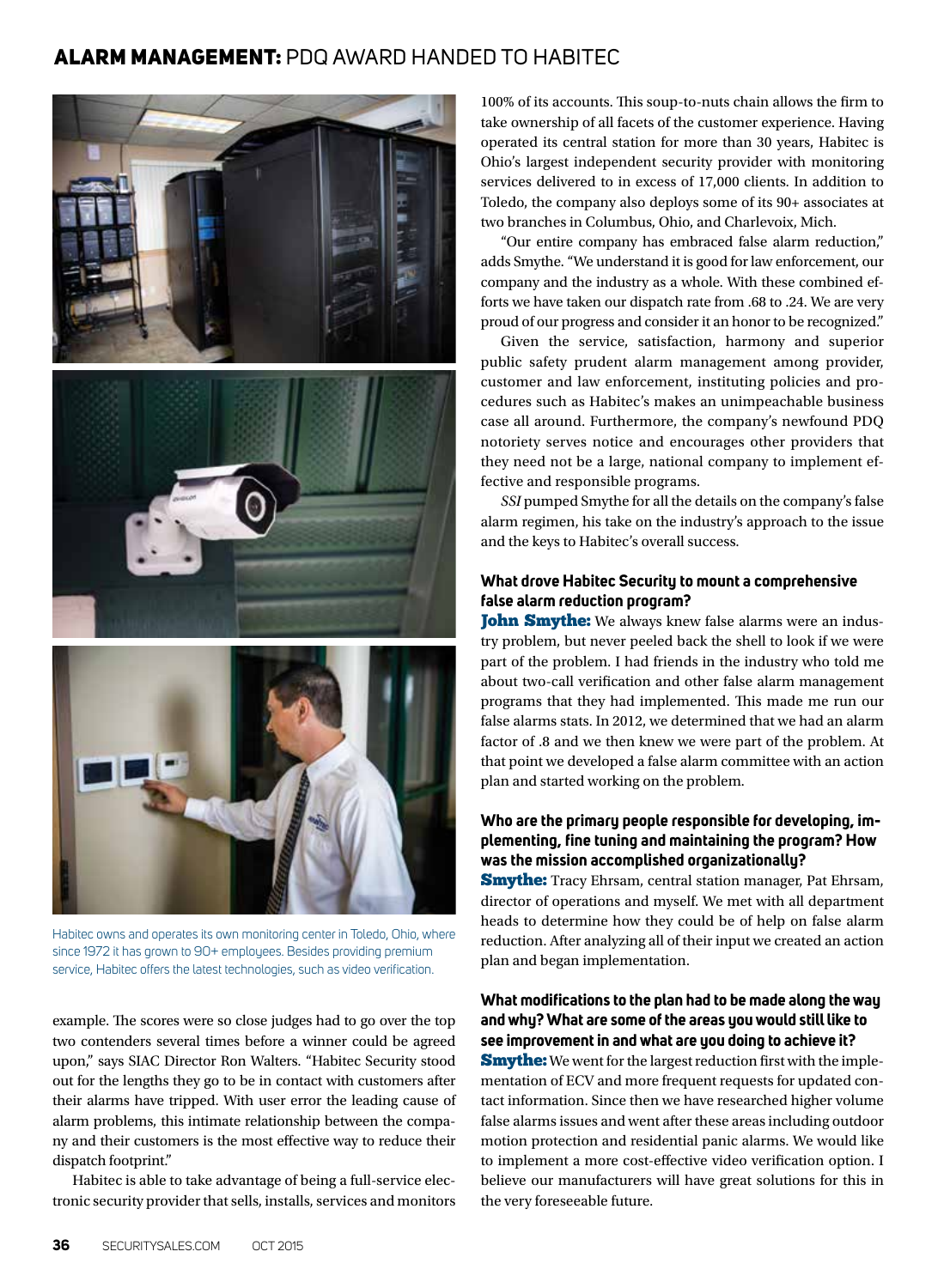

Central Station Manager Tracy Ehrsam (*above*) has been instrumental implementing Enhanced Call Verification (ECV) within Habitec. The firm's facility (*right*) handles monitoring for more than 17,000 customers.

#### **How costly of an undertaking was this; how did you budget for it?**

**Smythe:** The cost to implement our plan of action was minimal. Our senior management team was involved from the beginning, and determined we could accomplish all of this with existing staffing levels. The implementation of two-call verification has saved our operators time by reducing callbacks to the authorities to cancel alarms.

#### **How difficult was it to get Habitec's personnel to conform to the new policies and procedures? What has the internal feedback been?**

**Smythe:** I would say the feedback was mostly positive. Our sales staff had to get used to explaining ECV and why it's a better form of response. Reducing false alarms equals faster response to good alarms.

#### **What are the advantages of operating your own central rather than contracting with a third-party monitoring company?**

**Smythe:** We would never have been this successful with a third-party central station. Owning our central station was critical to our success. It allows us to implement changes quickly and react to problems that we see in an effective manner. It allowed us to take 100% ownership of the project.

#### **What standards and practices do you believe are most important for successful alarm management?**

**Smythe:** Proper end-user training on install is critical. It is important for our customers to feel comfortable using their systems, which will also lead to fewer false alarms. ECV is very effective in reducing false alarms. We feel that it should be mandated by all jurisdictions.

#### **What were the challenges in implementing the plan on the customer side? What has the overall feedback been from your customer base?**

**Smythe:** We had very little issues with the implementation of ECV. Any customers that did have an issue initially understood



why we were doing this after we discussed it with them. General false alarm management is more difficult with commercial accounts. Just 3% of our customers cause 65% of our false alarms, and a majority of them our commercial/governmental clients.

#### **What were the challenges implementing the plan on the law enforcement side? How did you get their buy-in?**

**Smythe:** We work very closely with law enforcement in our area. I am on a committee with the Toledo Police Department that helps review false alarm policies. They have noticed and appreciated a reduction in false dispatches from Habitec. Another large county in our area went to required two-call verification shortly after we made it company policy. They are believers in the value of alarm systems and appreciate our efforts to eliminate any nuisance that they may cause.

#### **What kind of feedback have you received from colleagues with other monitoring providers? Have you inspired any of them?**

**Smythe:** We have a lot of friends in the industry that influenced our decision to address our false alarm issue, and I have shared our success story with other colleagues. I know of at least one company that we directly influenced in their decision to reduce false alarms with their customers.

#### **How have the results meshed with your projections and expectations?**

**Smythe:** We have exceeded our expectations. We have been able to reduce our false dispatches by 65% since launching our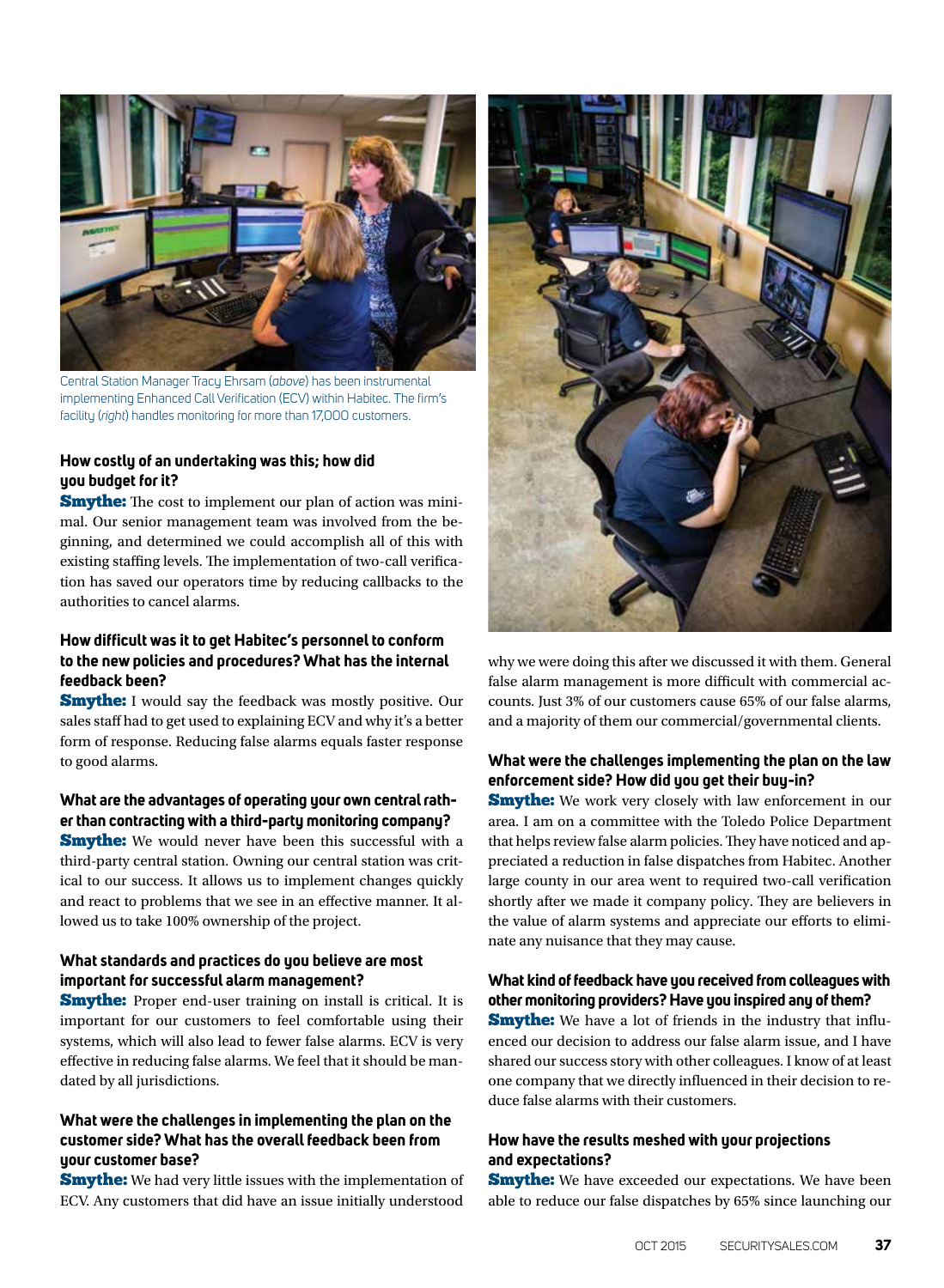#### ALARM MANAGEMENT: PDQ AWARD HANDED TO HABITEC

initiative. I can't say enough about Tracy Ehrsam, our central station manager, and her team! They embraced this company initiative, and succeeded beyond our imagination.

#### **Do you believe your approach/plan should serve as a blueprint for other monitoring centers and alarm companies to follow?**

**Smythe:** It is much better to proactively address the false alarm issue than have to react to a negative alarm response policy change from your local PD. What we have done is not rocket science; it just takes organization and time. Take what others have done and see what will work for your company, create benchmarks and work toward a reduction.

#### **Looking at the industry, what do you believe the future holds for police response to burglar alarms? How will the landscape change?**

**Smythe:** As law enforcement continues to implement well thought-out policy changes, alarm response should continue for the foreseeable future. In the meantime all alarm companies need to proactively implement good false alarm policy. I see video verification becoming a strong solution as it becomes more economical.

#### **Does Habitec presently offer video verification? What are the prospects and challenges in this realm?**

**Smythe:** We do offer video verification, and it is very helpful in the reduction of false alarms. The price points make more



*SSI* Editor-in-Chief / Associate Publisher Scott Goldfine (*left*) and SIAC Executive Director Stan Martin (*right*) presented Habitec Security President John Smythe with this year's PDQ Award at the ESX event in Baltimore.

sense in commercial applications currently. I think pricing on equipment and services will continue to drop, making it a more cost-effective solution for homes.

#### **What are some of Habitec Security's overall keys to its business success?**

**Smythe:** We have been so successful over the years because of our people. I would put our team up against any in the industry. Our people understand the direction of our company is headed and what their role is in that vison. We were recently named one

#### PDQ RUNNER-UP**: Amherst Puts Alarm Management First**

Founded by CEO Tim Creenan and his wife, Maryann, in 1984, Amherst Alarm is a full-service installation monitoring provider serving Western New York. With 55 employees, Amherst operates its own computerized UL monitoring center and its .039 police dispatch rate for the city of Buffalo in 2014 helped it claim finalist recognition for the PDQ Award for the third year in a row. Highlights of Amherst's fastidious alarm management program include: a letter on Enhanced Call Verification (ECV) that

demonstrates the process followed when an alarm occurs; sales staff uses an Installation Quality (lQ) program script about procedures, and client duties; employs Alarm Verification and Notification Procedures as set by ANSI/CSAA CSV-01-2004; from central station to service department, uses SedonaOffice to track and follow up on all dispatches (false or real); holds weekly meetings to address problem accounts and what action is needed; and invoices notices, newsletters, IQ info brochures and Web site show clients variety of ways to prevent false alarms.

Tim Creenan is active in local (Western New York Electronic Security Association), state (current president of the New York State Electronic Security Association) and national (Electronic Security Association) groups in leadership and board positions. He has also been invited to speak at the False Alarm Reduction Association's Annual Training Symposium, on ECV processes and quality control for alarm companies. Prospects and clients can take a tour of the Amherst Alarm facility and see much more about the company via its YouTube Channel (youtube.com/user/AmherstAlarmInc).

"As we celebrate the 30th anniversary of the founding of Amherst Alarm, I believe we have demonstrated the high level of continued commitment we have to reducing and eliminating false police and fire dispatches," says Creenan. "I am confident the processes we employ, with the IQ program and Enhanced Call Verification, have made Amherst Alarm the leader in Western New York State for systems that do not generate false dispatches."

Congratulations to Amherst Alarm on being a 2015 PDQ Award finalist.



**Amherst Alarm has been a PDQ runner-up three straight years. Shown above, its CSAA FIve Diamond Central Station and Buffalo, N.Y., area headquarters.**